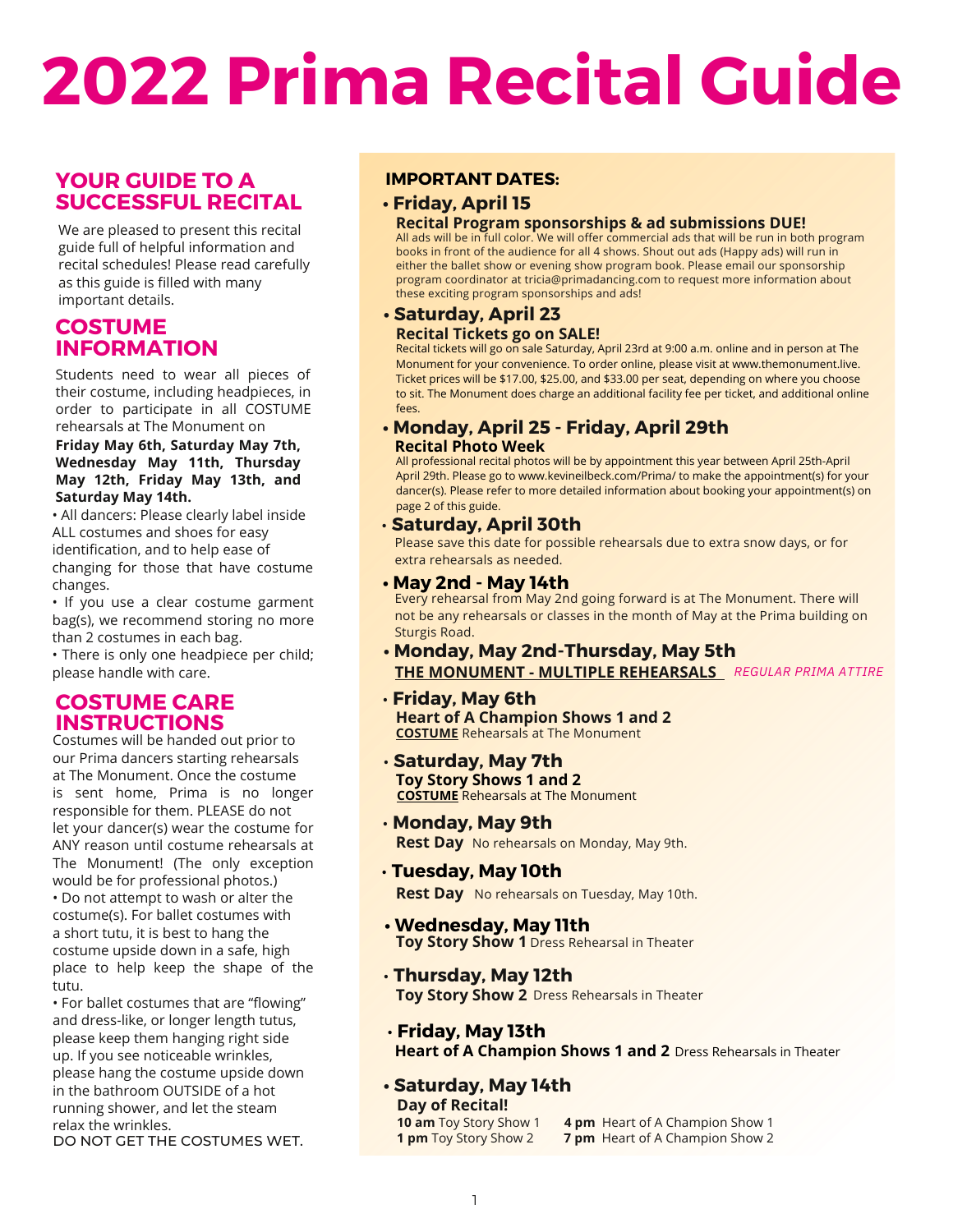# **HEADPIECES**

Keep headpieces with the costumes at all times to avoid losing or damaging the headpieces. Students must wear their headpieces with their costumes. There is only one headpiece per child; please handle with care. All dancers should place their headpiece, next to their bun on their right side, unless you are given different specific directions.

# **HAIR, MAKEUP, & GLASSES**

All hair must be pulled back in a tight, slick high bun at the crown of the head for both shows. No bangs, tiny braids, curls, fancy up-dos, or bun "donuts" please. We need all dancers to look as uniform as possible including hair, makeup, headpieces, tights, and costumes. Please do not let your dancer(s) wear any "extras" such as nail polish, jewelry, or hair-bands on the wrist.

#### **Recital makeup should include:**

• Bronze or neutral browns eye shadow only

- Black mascara
- Pink blush across the cheekbone
- Lipstick:
- Level 3 and Under:

PINK for one or both shows that your dancer is in. Level 4 and Up: BURGUNDY for "Toy Story" and RED for

"Heart of A Champion"

*Please check with Office staff for the correct shade of makeup if you have questions. Foundation is not needed in classes Level 4 and Under. Please do not draw any "fancy, cat-eye style" eyeliner on your dancer(s). A few classes may have special makeup/hair assignments, and that information will be given in class closer to the Recital. Please do not wear glasses on stage unless absolutely necessary, due to glare.*

#### **COSTUME REHEARSALS:**

#### **• Friday, May 6th and Saturday, May 7th**

These rehearsals are at The Monument in FULL COSTUME, HAIR, AND MAKEUP**. Upstairs and outside of Canyon Room** (formerly Room G above the food court area), there will be signs with class names and costume photos to indicate where your dancer(s) should meet before the Canyon Room helpers gather each class for their rehearsal time.

#### **Recital Photo Week: • Monday, April 25th - Friday, April 29th**

All professional recital photos will be by appointment between April 25th - April 29th. Please go to www.kevineilbeck.com/Prima/ to make the appointment(s) for you dancers. Photo sessions will be in 10 minute time slots. Each time slot can photograph 3 to 4 costumes. If you have multiple dancers and multiple costumes (exceeding 4) in your family, please book back to back time slots. If booking multiple time slots due to siblings, please have all your students ready to take photos at the beginning of your first time slot. There will be 2 changing areas available. All photos will be taken at Kevin Eilbeck's studio at Samco Plaza. His name is on the door of his studio.

# **CHECK IN PROCESS**

#### **Dress Rehearsals: May 11 - 13 Day of Recital:May 14**

### **Level 3 and Under**

• Check in and pick up of dancers will be located in room **Rushmore 5**. This is a change from previous years! The entrance to **Rushmore 5** is located in the food court.

(Please refer to the Monument map on the last page of the guide.)

*Includes the following classes:*

- Creative Dance 1, 2
- Tiny Tumblers 2
- Broadway Babies
- Musical Theatre/Broadway K1
- Musical Theatre I
- Acro 1, 2, & 3
- Open Acro 8-12yrs
- Open Acro 2nd-4th grades
- Acro/Hip Hop I
- Kinderballet/Tap
- Primaryballet/Tap
- Ballet/Tap 1
- Ballet 2
- Ballet 3
- Tap 2
- Tap 3
- Jazz/Hip Hop 3
- Jazz/Lyrical 3
- Training Group Pixies
- Training Group Minis
- Training Group Juniors

• Dancers need to be fully dressed and ready to perform with their hair and makeup done, and bathroom duties completed when you check them into their stations.

• Please have your dancer eat BEFORE arriving at The Monument. No messy food or colored drinks backstage or in dancer waiting areas. Water ONLY please! This helps protect

costumes from accidental spills. • Please do not let your dancer(s) bring coloring materials of any kind (markers, crayons, etc.) or putty/slime to play with. This also helps protect the costumes from accidental markings.

• Level 3 and Under classes will have helpers who will monitor their assigned class during the duration of each Theater rehearsal and Recital shows.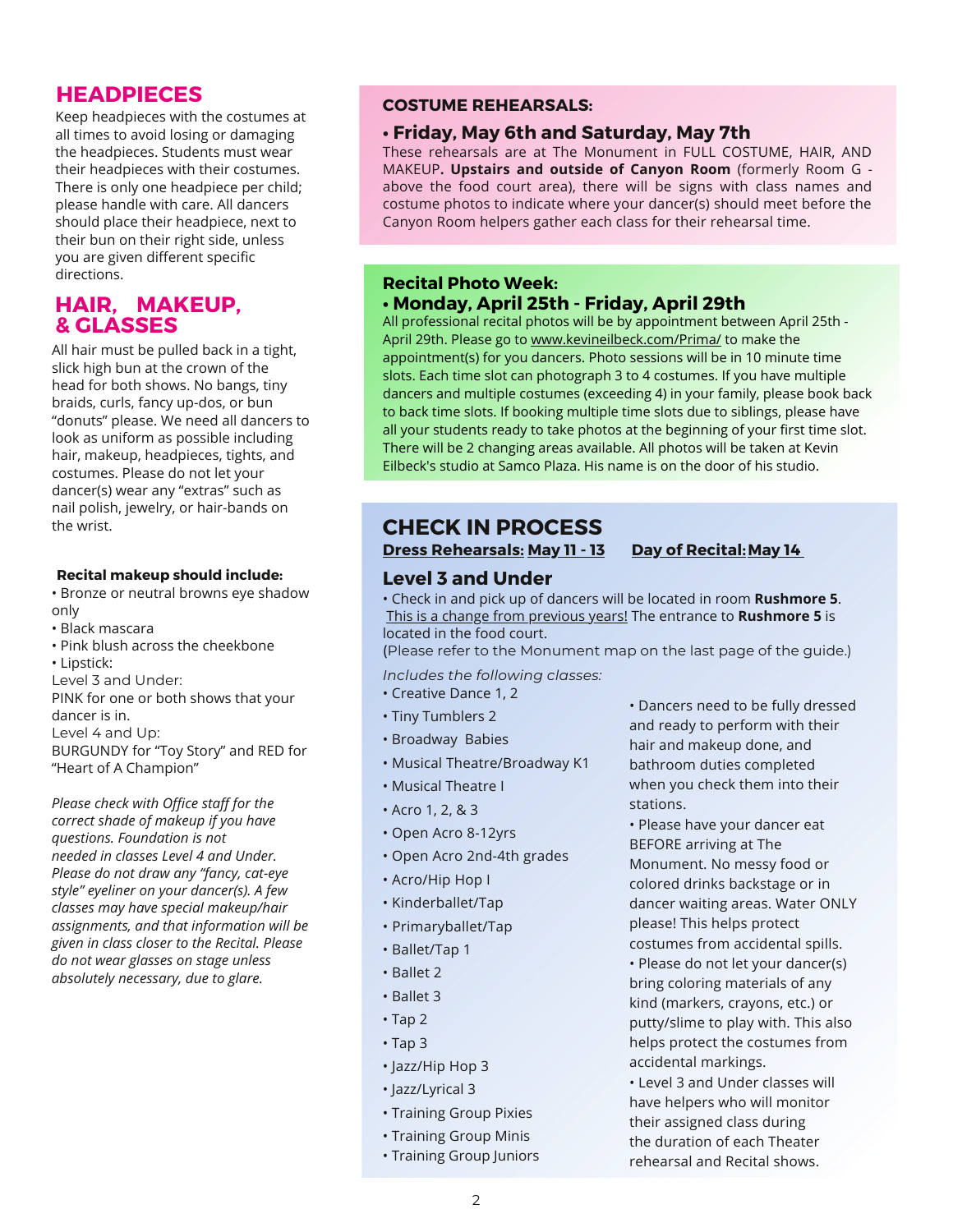# **ATTENDANCE**

Prima understands this is a busy time of year. However, students are expected to be at ALL of their Monument rehearsals and shows between May 2nd and May 14th. We appreciate your effort in this manner.

#### **ID PASSES NEEDED MAY 11th-14th TO DROP OFF AND PICK UP LEVEL 3 AND UNDER DANCERS FOR THEATER DRESS REHEARSALS AND DAY OF SHOWS**

You will be emailed an individual ID pass as recital gets closer. This pass will have to be shown to Prima staff on your mobile device to ensure the safety of each dancer at pick-up from Rushmore 5.

Theater Dress Rehearsals WILL NOT be open for audience members.

Parents are not allowed backstage.

# **CHECK IN PROCESS May 11-14 Continued**

#### **Level 4, 4P, 5, 6, A.I. & A**

• Dancers will check in and pick up will take place at the backstage door entrance, located down the hallway from the Theater entrance doors, near the base of the escalator. Students should proceed to their assigned dressing room.

#### **Day of Show Reminders - Saturday, May 14**

• Flowers by Victoria's Garden will be available to purchase the day of the Recital outside the Theater entrance. They plan to accommodate our student numbers and recital themes.

• Family and/or audience members are not allowed backstage before or during the show. After the show is over, please plan to pick up your Level 3 and Under dancer in Rushmore 5 with your emailed ID pass. For Level 4, 4P, 5, 6, A.I. & A, please plan to meet them at the backstage door near the base of the escalator.

• Prima teachers will be available for photos for half an hour after the show on stage.

# **The Monument Map**



*Mt. Rushmore Road*